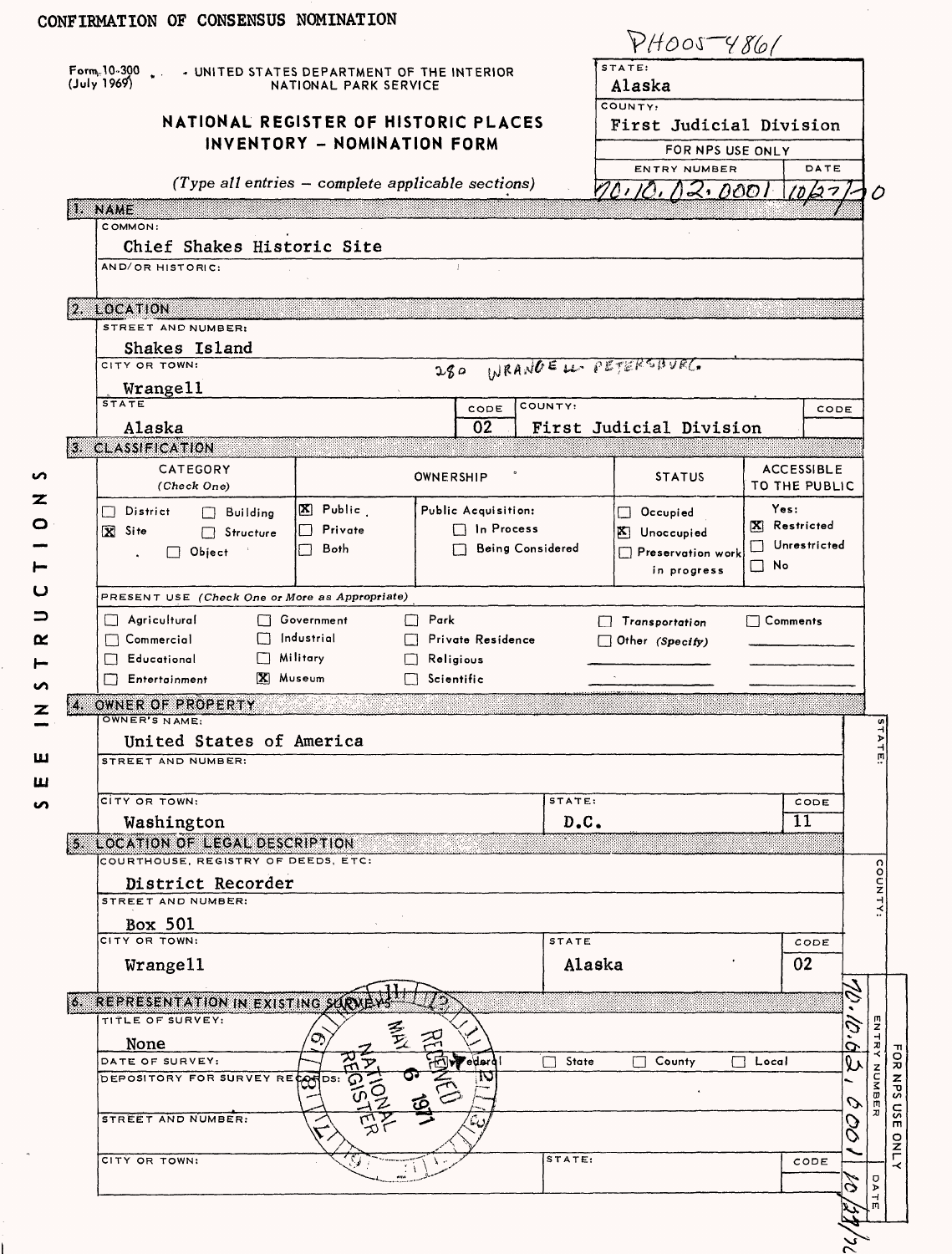| 7. DESCRIPTION                                                       |                                                                            |                              |                   | <u> 1988 - Jan Salaman</u>     |  |  |  |  |  |  |  |
|----------------------------------------------------------------------|----------------------------------------------------------------------------|------------------------------|-------------------|--------------------------------|--|--|--|--|--|--|--|
|                                                                      |                                                                            | (Check One)                  |                   |                                |  |  |  |  |  |  |  |
| <b>CONDITION</b>                                                     | $\Box$ Good<br>$\Box$ Excellent                                            | $\overline{\mathbf{x}}$ Fair |                   | Deteriorated Ruins I Unexposed |  |  |  |  |  |  |  |
|                                                                      | (Check One)                                                                |                              | (Check One)       |                                |  |  |  |  |  |  |  |
|                                                                      | $\Box$ Altered                                                             | <b>X</b> Unaltered           | Moved <b>Move</b> | [25] Original Site             |  |  |  |  |  |  |  |
|                                                                      | DESCRIBE THE PRESENT AND ORIGINAL (If known) PHYSICAL APPEARANCE           |                              |                   |                                |  |  |  |  |  |  |  |
|                                                                      | The present site encompasses .704 acres and is dominated by a 1940         |                              |                   |                                |  |  |  |  |  |  |  |
|                                                                      |                                                                            |                              |                   |                                |  |  |  |  |  |  |  |
|                                                                      | replica of an early 19th Century Tlingit community house. Incorporating    |                              |                   |                                |  |  |  |  |  |  |  |
|                                                                      |                                                                            |                              |                   |                                |  |  |  |  |  |  |  |
|                                                                      | four ancient houseposts of Chief Shakes' "Shark House", as well as an      |                              |                   |                                |  |  |  |  |  |  |  |
|                                                                      |                                                                            |                              |                   |                                |  |  |  |  |  |  |  |
|                                                                      | original pair of Raven Clan houseposts, the house is surrounded by nine    |                              |                   |                                |  |  |  |  |  |  |  |
|                                                                      |                                                                            |                              |                   |                                |  |  |  |  |  |  |  |
| totem poles. Seven of these are copies of older poles, while two are |                                                                            |                              |                   |                                |  |  |  |  |  |  |  |
|                                                                      |                                                                            |                              |                   |                                |  |  |  |  |  |  |  |
|                                                                      | originals. All were carved in 1940 as Civilian Conservation Corps project. |                              |                   |                                |  |  |  |  |  |  |  |
|                                                                      |                                                                            |                              |                   |                                |  |  |  |  |  |  |  |

The community house also contains two carvings representing killer whale fins, a recently-painted screen representing the first Chilkat blanket design, and relics of the Shakes lineage.

A central square fire pit is the focus of the structure's interior. The fire pit is surrounded by a planked platform that would have served as living quarters for several families, each allotted its own space but sharing the common fire.

Structurally, the house is dominated by massive posts and beams that support the cedar shake roof with its smoke hole and the heavy, adz-hewn planking that is the facade. A stylized raven on the front is unusual; few houses were so decorated.

Poles outside the house include a Sealion Prince, Kadashan Red Snapper, Kadashan Crane, Underwater Grizzly, Three Frogs, : Bear Up Mountain, and Sea Serpent.



 $\mathbf{m}$  $\mathbf{m}$ Z  $\sim$  $\rightarrow$ ᅎ  $\subset$  $\Omega$  $\overline{\phantom{0}}$ - $\circ$  $\overline{\mathbf{z}}$ S

**Ln**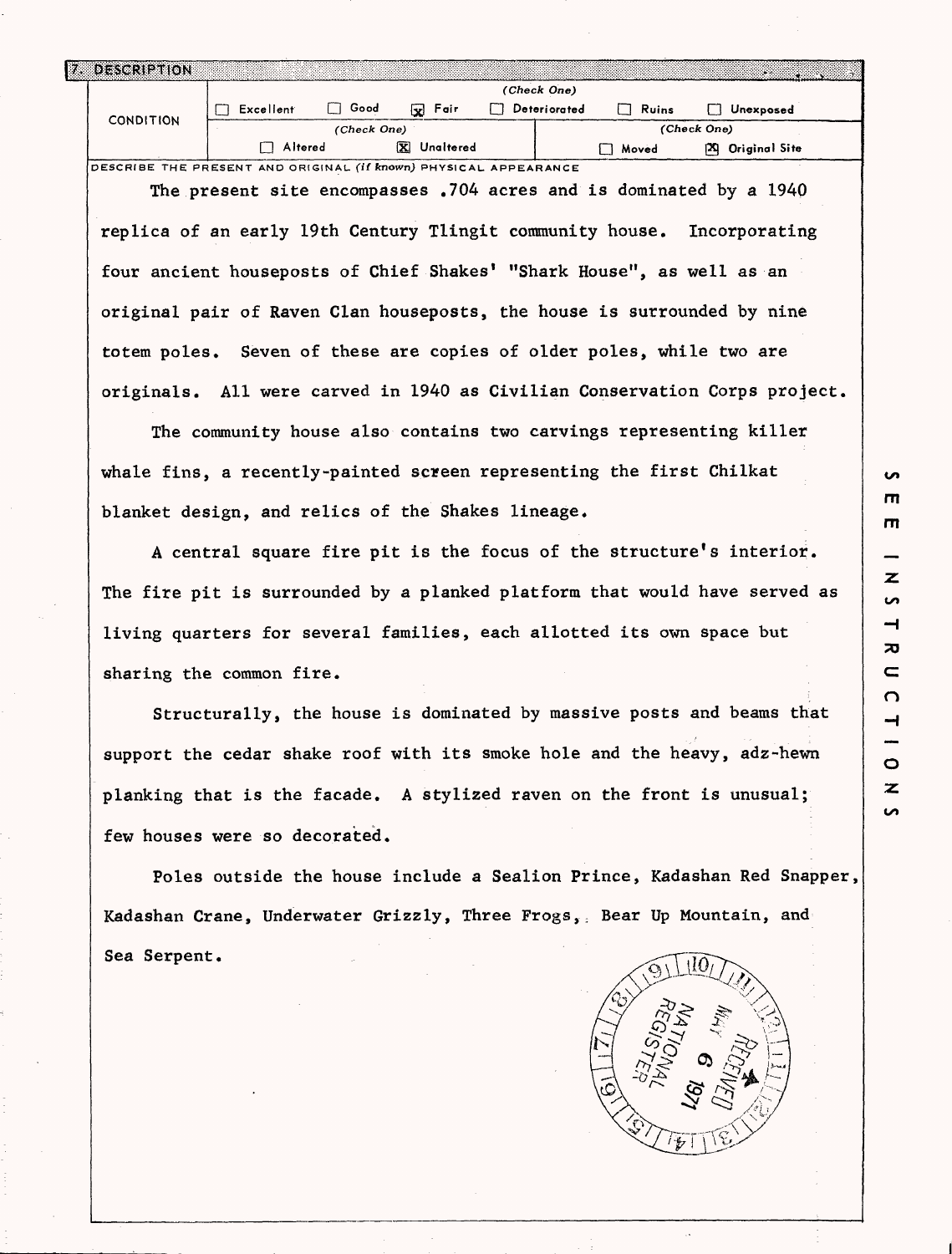| SIGNIFICANCE                                             |                                        |                             |                             |  |  |  |  |  |  |  |  |
|----------------------------------------------------------|----------------------------------------|-----------------------------|-----------------------------|--|--|--|--|--|--|--|--|
| PERIOD (Check One or More as Appropriate)                |                                        |                             |                             |  |  |  |  |  |  |  |  |
| Pre-Columbian                                            | 16th Century                           | ×<br>18th Century           | 20th Century<br>P≤ ⊦        |  |  |  |  |  |  |  |  |
| 15th Century                                             | 17th Century<br>$\left  \cdot \right $ | 19th Century<br>$ {\bf x} $ | $\bullet$<br>$\blacksquare$ |  |  |  |  |  |  |  |  |
| SPECIFIC DATE(S) (If Applicable and Known)               | $\cdots$                               |                             |                             |  |  |  |  |  |  |  |  |
| AREAS OF SIGNIFICANCE (Check One or More as Appropriate) |                                        |                             |                             |  |  |  |  |  |  |  |  |
| Abor iginal                                              | E ducati on                            | Political                   | $\Box$ Urban Planning       |  |  |  |  |  |  |  |  |
| Prehistoric<br>II.                                       | $\Box$ Engineering                     | Religion/Phi-               | $\Box$ Other (Specify)      |  |  |  |  |  |  |  |  |
| X Historic                                               | Industry                               | losophy                     |                             |  |  |  |  |  |  |  |  |
| Agriculture                                              | <b>Invention</b><br>ГT                 | Science                     |                             |  |  |  |  |  |  |  |  |
| X Architecture                                           | Landscape                              | Sculpture                   |                             |  |  |  |  |  |  |  |  |
| K)<br>Art                                                | Architecture                           | Social/Human-<br><b>EXI</b> |                             |  |  |  |  |  |  |  |  |
| Commerce                                                 | Literature                             | itarian                     |                             |  |  |  |  |  |  |  |  |
| Communications                                           | Military                               | Theater                     |                             |  |  |  |  |  |  |  |  |
| Conservation                                             | Music                                  | Transportation              |                             |  |  |  |  |  |  |  |  |

**STATEMENT OF SIGNIFICANCE**

The Shark House houseposts incorporated in Chief Shakes Community House have been characterized in an Alaska State Museum report as perhaps "the oldest and finest set of houseposts in existence." At least one source states that these dogfish totems were brought from Old Wrangell to Wrangell in 1832, while another suggests that they were carved eight years before the first Russian ship arrived in the Lituya Bay area. It is not inappropriate to categorize these unique carvings as national treasures.

While the houseposts are superb and paramount objects of historic interest, the replica Tlingit community house of which they have become a part is not without its own interest. One of three such structures extant, it was built about 1940 as a part of a Civilian Conservation Corps project that became a departure point in efforts to preserve the heritage of the state's original occupants. An analysis by Dr. Joe Clark (a Wood Pathologist with the U.S. Forest Service who contributed to the Museum's report) testifies to the intrinsic value of the house;

> I was much impressed with the framing design, the perfection of joinery fit in the complex framing of heavy members around the smoke hole, and the overall fine workmanship exhibited including the perfection of adzed wood surfaces and the practice of pegging rather than using metal fasteners.

 $\overline{a}$ z o Ī. u  $\Rightarrow$ œ. Н Š. z **LU** Ш  $\sim$ 

(continued)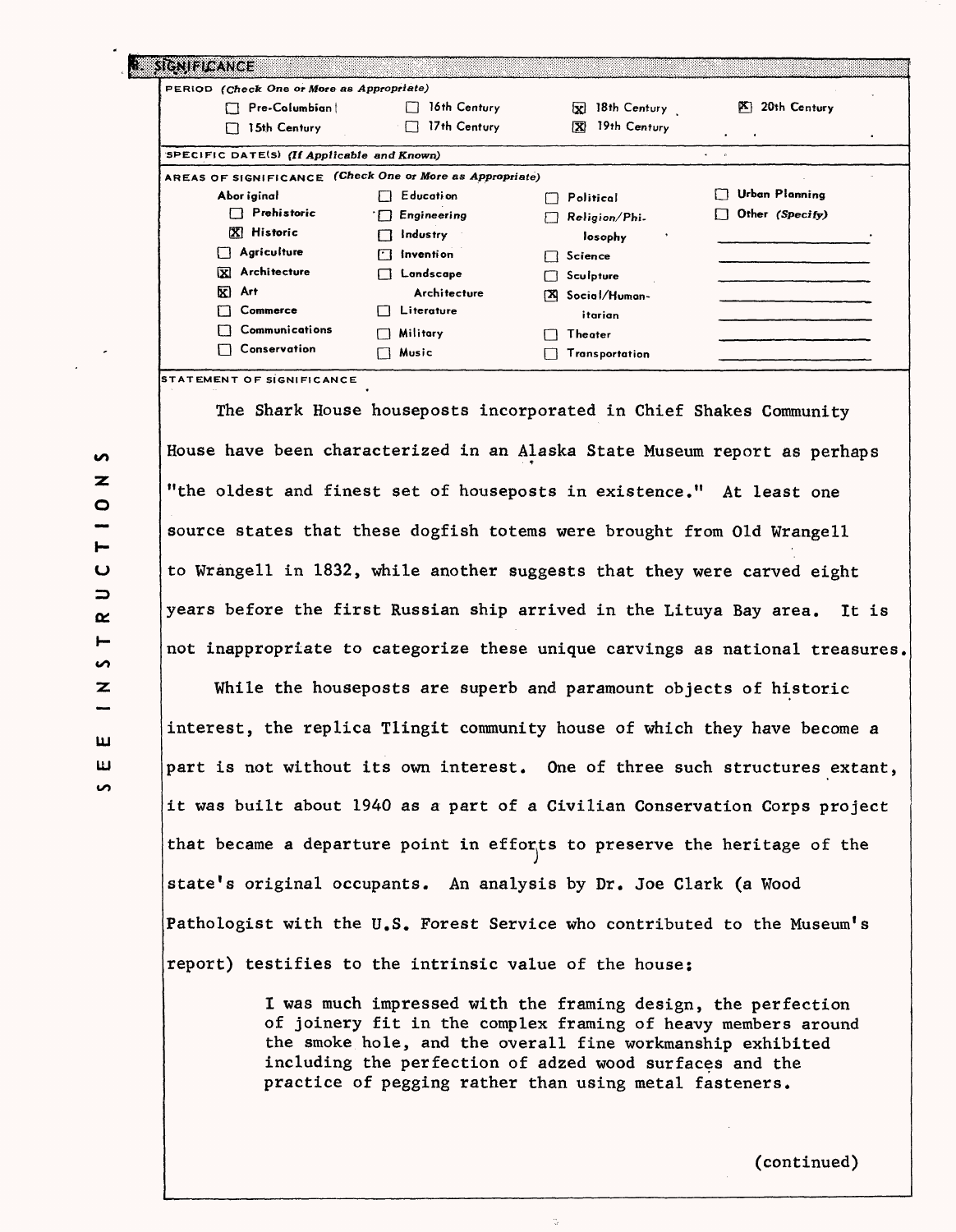|                                                |                                                                                                                 | 9. MAJOR BIBLIOGRAPHICAL REFERENCES                                                                                           |                                                   |           |           |                        |                                                       |                                                        |          |                                                                                                         |               |                 |                         |    |  |
|------------------------------------------------|-----------------------------------------------------------------------------------------------------------------|-------------------------------------------------------------------------------------------------------------------------------|---------------------------------------------------|-----------|-----------|------------------------|-------------------------------------------------------|--------------------------------------------------------|----------|---------------------------------------------------------------------------------------------------------|---------------|-----------------|-------------------------|----|--|
|                                                | Barbeau, Marius, Totem Poles, Volumes I and II, National Museum of Canada<br>1.<br>(Ottawa: 1950, 1964).        |                                                                                                                               |                                                   |           |           |                        |                                                       |                                                        |          |                                                                                                         |               |                 |                         |    |  |
|                                                | 2. Corser, H. P., Totem Lore and the Land of the Totem, 2nd ed., The Nugget                                     |                                                                                                                               |                                                   |           |           |                        |                                                       |                                                        |          |                                                                                                         |               |                 |                         |    |  |
|                                                | Shop (Juneau: $n.d.)$<br>3. Duff, Wilson with Jane Wallen and Joe Clark, Totem Pole Survey of South-            |                                                                                                                               |                                                   |           |           |                        |                                                       |                                                        |          |                                                                                                         |               |                 |                         |    |  |
|                                                | eastern Alaska: Report of Field Survey and Follow-up Activities June-                                           |                                                                                                                               |                                                   |           |           |                        |                                                       |                                                        |          |                                                                                                         |               |                 |                         |    |  |
|                                                | October 1969, The Alaska State Museum (Juneau: 1969).                                                           |                                                                                                                               |                                                   |           |           |                        |                                                       |                                                        |          |                                                                                                         |               |                 |                         |    |  |
|                                                |                                                                                                                 | 4. Keithahn, Edward L., Monuments in Cedar: The Authentic Story of the<br>Totem Pole, Roy Anderson (Ketchikan, Alaska: 1945). |                                                   |           |           |                        |                                                       |                                                        |          |                                                                                                         |               |                 |                         |    |  |
|                                                |                                                                                                                 |                                                                                                                               |                                                   |           |           |                        |                                                       |                                                        |          |                                                                                                         |               |                 |                         |    |  |
|                                                |                                                                                                                 | 10. GEOGRAPHICAL DATA<br>LATITUDE AND LONGITUDE COORDINATES<br>DEFINING A RECTANGLE LOCATING THE PROPERTY                     |                                                   |           |           |                        | O.                                                    |                                                        |          | LATITUDE AND LONGITUDE COORDINATES<br>DEFINING THE CENTER POINT OF A PROPERTY<br>OF LESS THAN TEN ACRES |               |                 |                         |    |  |
|                                                | <b>CORNER</b>                                                                                                   |                                                                                                                               | <b>LATITUDE</b>                                   |           | LONGITUDE |                        | R                                                     |                                                        | LATITUDE |                                                                                                         |               | LONGITUDE       |                         |    |  |
|                                                |                                                                                                                 |                                                                                                                               | Degrees Minutes Seconds   Degrees Minutes Seconds |           |           |                        |                                                       |                                                        |          | Degrees Minutes Seconds                                                                                 |               |                 | Degrees Minutes Seconds |    |  |
|                                                | <b>NW</b>                                                                                                       | $\circ$<br>$\mathbf{o}$                                                                                                       |                                                   |           |           | $\pmb{\pi}$            |                                                       | 56 °                                                   |          | 27'57.5"N                                                                                               | $132^{\circ}$ | 22.             |                         |    |  |
|                                                | <b>NE</b>                                                                                                       | $\circ$                                                                                                                       |                                                   |           |           | m                      |                                                       |                                                        |          |                                                                                                         |               |                 |                         |    |  |
|                                                | SE<br><b>SW</b>                                                                                                 | Ő.                                                                                                                            |                                                   | $\bullet$ |           |                        |                                                       |                                                        |          |                                                                                                         |               |                 |                         |    |  |
|                                                |                                                                                                                 | APPROXIMATE ACREAGE OF NOMINATED PROPERTY: $0.204$                                                                            |                                                   |           |           |                        |                                                       |                                                        |          |                                                                                                         |               |                 |                         |    |  |
|                                                |                                                                                                                 | LIST ALL STATES AND COUNTIES FOR PROPERTIES OVERLAPPING STATE OR COUNTY BOUNDARIES                                            |                                                   |           |           |                        |                                                       |                                                        |          |                                                                                                         |               |                 |                         | ш  |  |
|                                                | STATE:                                                                                                          |                                                                                                                               |                                                   |           |           | CODE                   |                                                       | COUNTY                                                 |          |                                                                                                         |               |                 | CODE                    | m  |  |
|                                                | STATE:                                                                                                          |                                                                                                                               |                                                   |           |           | CODE                   |                                                       | couk                                                   | $M_{A}$  |                                                                                                         |               |                 | CODE                    |    |  |
|                                                | STATE:                                                                                                          |                                                                                                                               |                                                   |           |           | CODE                   |                                                       | <b>COLLE</b>                                           |          |                                                                                                         |               |                 | CODE                    | z  |  |
|                                                |                                                                                                                 |                                                                                                                               |                                                   |           |           |                        |                                                       |                                                        |          |                                                                                                         |               |                 |                         | n  |  |
|                                                | STATE:                                                                                                          |                                                                                                                               |                                                   |           |           | CODE                   |                                                       | COUNTY                                                 |          |                                                                                                         |               |                 | CODE                    |    |  |
|                                                |                                                                                                                 |                                                                                                                               |                                                   |           |           |                        |                                                       |                                                        |          |                                                                                                         |               |                 |                         | ᅍ  |  |
|                                                |                                                                                                                 | II FORM PREPARED BY<br>NAME AND TITLE:                                                                                        |                                                   |           |           |                        |                                                       |                                                        |          |                                                                                                         |               |                 |                         |    |  |
| O<br>William S. Hanable, State Park Historian  |                                                                                                                 |                                                                                                                               |                                                   |           |           |                        |                                                       |                                                        |          |                                                                                                         |               |                 |                         |    |  |
|                                                | <b>ORGANIZATION</b>                                                                                             |                                                                                                                               |                                                   |           |           |                        |                                                       |                                                        |          |                                                                                                         | DATE          |                 |                         |    |  |
| Alaska Division of Parks<br>STREET AND NUMBER: |                                                                                                                 |                                                                                                                               |                                                   |           |           |                        |                                                       |                                                        |          |                                                                                                         |               | December 21, 70 | o                       |    |  |
|                                                |                                                                                                                 | 323 E. Fourth Avenue                                                                                                          |                                                   |           |           |                        |                                                       |                                                        |          |                                                                                                         |               |                 |                         | Z. |  |
|                                                | CITY OR TOWN:                                                                                                   |                                                                                                                               |                                                   |           |           |                        |                                                       | <b>STATE</b>                                           |          |                                                                                                         |               |                 | CODE                    | n  |  |
|                                                | Anchorage                                                                                                       |                                                                                                                               |                                                   |           |           |                        |                                                       | Alaska                                                 |          | 99501                                                                                                   |               |                 | 02                      |    |  |
|                                                | 12 STATE LIAISON OFFICER CERTIFICATION                                                                          |                                                                                                                               |                                                   |           |           |                        |                                                       | NATIONAL REGISTER VERIFICATION                         |          |                                                                                                         |               |                 |                         |    |  |
|                                                |                                                                                                                 |                                                                                                                               |                                                   |           |           |                        |                                                       |                                                        |          |                                                                                                         |               |                 |                         |    |  |
|                                                |                                                                                                                 | As the designated State Liaison Officer for the Na-                                                                           |                                                   |           |           |                        |                                                       | I hereby certify that this property is included in the |          |                                                                                                         |               |                 |                         |    |  |
|                                                | tional Historic Preservation Act of 1966 (Public Law<br>89-665). I hereby nominate this property for inclusion  |                                                                                                                               |                                                   |           |           |                        |                                                       | National Register.                                     |          |                                                                                                         |               |                 |                         |    |  |
|                                                |                                                                                                                 |                                                                                                                               |                                                   |           |           |                        |                                                       |                                                        |          |                                                                                                         |               |                 |                         |    |  |
|                                                | in the National Register and certify that it has been<br>evaluated according to the criteria and procedures set |                                                                                                                               |                                                   |           |           |                        |                                                       |                                                        |          |                                                                                                         |               |                 |                         |    |  |
|                                                | forth by the National Park Service. The recommended                                                             |                                                                                                                               |                                                   |           |           |                        | Chief, Office of Archeology and Historic Preservation |                                                        |          |                                                                                                         |               |                 |                         |    |  |
|                                                | level of significance of this nomination is:                                                                    |                                                                                                                               |                                                   |           |           |                        |                                                       |                                                        |          |                                                                                                         |               |                 |                         |    |  |
|                                                | Local<br>$\overline{\mathbf{x}}$<br>State $\mathbf{\overline{x}}$<br>$National \times 2$                        |                                                                                                                               |                                                   |           |           |                        |                                                       |                                                        |          | $NQV_{5}$                                                                                               |               |                 |                         |    |  |
|                                                |                                                                                                                 |                                                                                                                               |                                                   |           |           |                        |                                                       | Date                                                   |          |                                                                                                         |               |                 |                         |    |  |
|                                                | <b>THEODORE</b><br>G. SMITH<br>Name                                                                             |                                                                                                                               |                                                   |           |           |                        |                                                       | ATTEST:                                                |          |                                                                                                         |               |                 |                         |    |  |
|                                                |                                                                                                                 |                                                                                                                               |                                                   |           |           |                        |                                                       |                                                        |          |                                                                                                         |               |                 |                         |    |  |
| Director, Division of Parks<br>Title           |                                                                                                                 |                                                                                                                               |                                                   |           |           |                        |                                                       |                                                        |          |                                                                                                         |               |                 |                         |    |  |
|                                                |                                                                                                                 |                                                                                                                               |                                                   |           |           | eeper of The New ional |                                                       |                                                        |          |                                                                                                         |               |                 |                         |    |  |
|                                                | December 21, 1970<br>Date                                                                                       |                                                                                                                               |                                                   |           |           |                        |                                                       | Date                                                   |          |                                                                                                         |               |                 |                         |    |  |